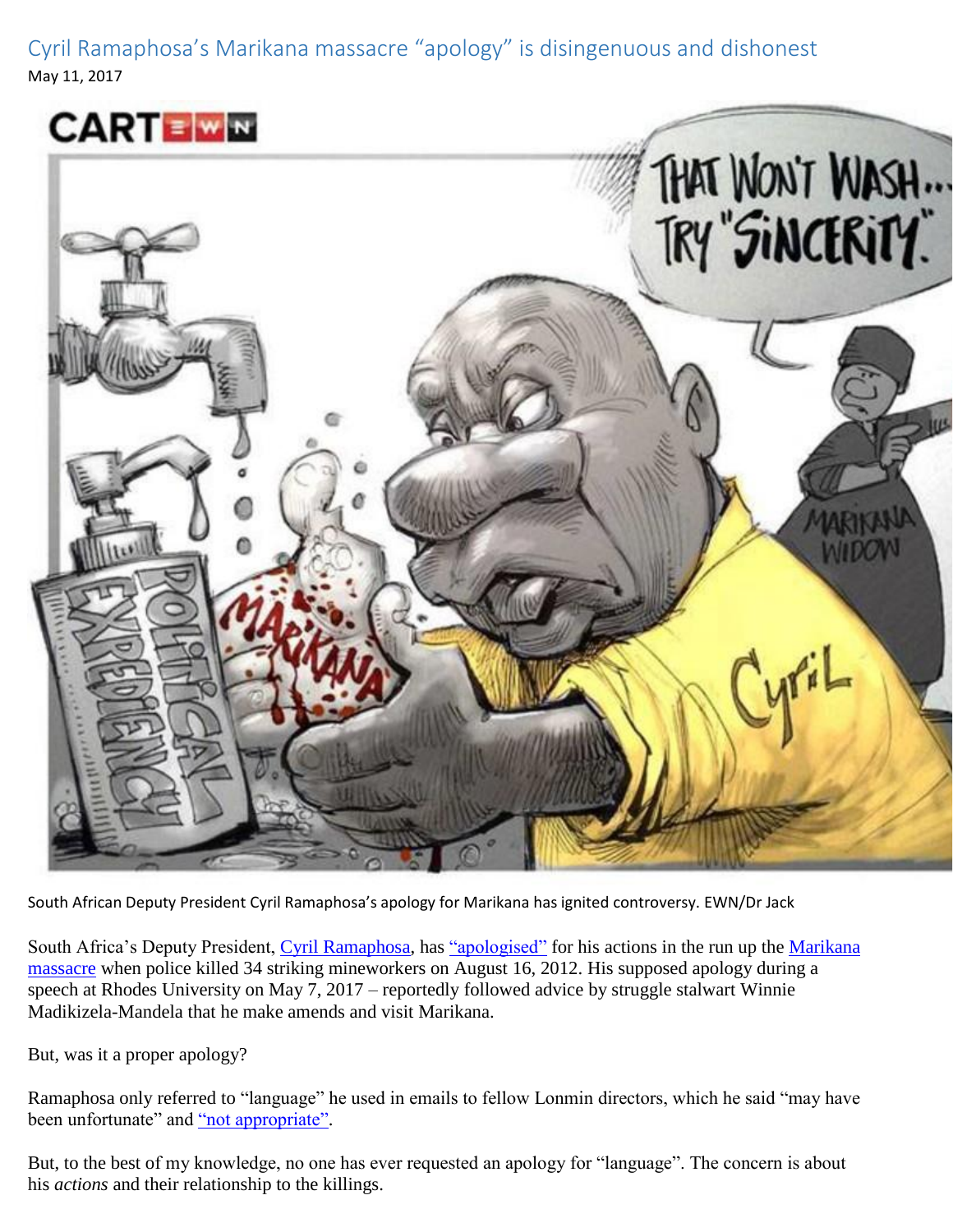Ramaphosa added that it was never his intention to have 34 mineworkers killed, but this again skirts the issue. Nobody suggested he was responsible for the 34 deaths, which followed after police opened fire on protesting miners and employees of Lonmin Mine in Marikana.

The argument is that his intervention made bloodshed more likely and that he could probably have stopped the killings had he acted differently. His critics (me included) are very clear that his failure to insist on negotiations led to the deaths.

Some fact checking is in order.

## **What the Marikana Commission found**

The evidence in the [Marikana Commission of Inquiry](http://www.marikanacomm.org.za/) showed that Ramaphosa interceded at two specific moments. We need to separate these if his culpability is to be accurately assessed. Of course he may have been involved on other occasions, but we don't know about these.

 The first intervention was on August 12 2012, when he contacted then minister of police, Nathi Mthethwa, successfully lobbying him to send more police officers to Marikana.

In his recent weekend apology, Ramaphosa claimed:

Ten workers had been killed and my role was to stop further deaths.

In fact, at the time he spoke with Mthethwa, only two workers, both security guards, had been killed. The commission felt that, in contacting the police minister, Ramaphosa had acted responsibly, and this is not an unreasonable conclusion.

• The second intervention was on August 15, the day before the massacre. We know about this through the flurry of emails that Ramaphosa authored and received. These don't contain any evidence that he was acting benevolently.

By now there were about 800 police on the ground at Marikana, so no need to lobby for more. The focus of his new role was to persuade Susan Shabangu, then minister of mineral resources, that the Marikana miners were not engaging in a labour dispute but ["a dastardly criminal act".](http://www.sowetanlive.co.za/news/2012/10/24/marikana-inquiry-shown-ramaphosa-emails)

The significance of this is that if the conflict could be redefined, decisive police action could be justified. Ramaphosa was opposed to negotiations, which could have prevented further loss of blood. Instead, he supported the position of Lonmin and the South African Police Service, which would inevitably lead to deaths. Nobody planned for exactly 34 deaths, but deaths were anticipated, and Ramaphosa's supposed apology is silent on this.

## **The case against Ramaphosa**

We don't know the full extent of Ramaphosa's knowledge about the operation planned for August 16. But, given his position as a director of Lonmin and willingness to act in its interests, it's unlikely he was unaware of "the plan" (which included use of lethal force).

Certainly two of Lonmin's vice presidents, Barnard Mokwena and Mark Munroe, were in the loop before the operation got underway. Thus, in my view there's a [prima facie](http://legal-dictionary.thefreedictionary.com/prima+facie) case for charging them with being accessories to murder.

Would they really have kept Ramaphosa in the dark? One reason we don't know the answer is that Lonmin's role was inadequately investigated by the commission. The company's representatives, including Ramaphosa, also only spent short periods at the commission's witness desk.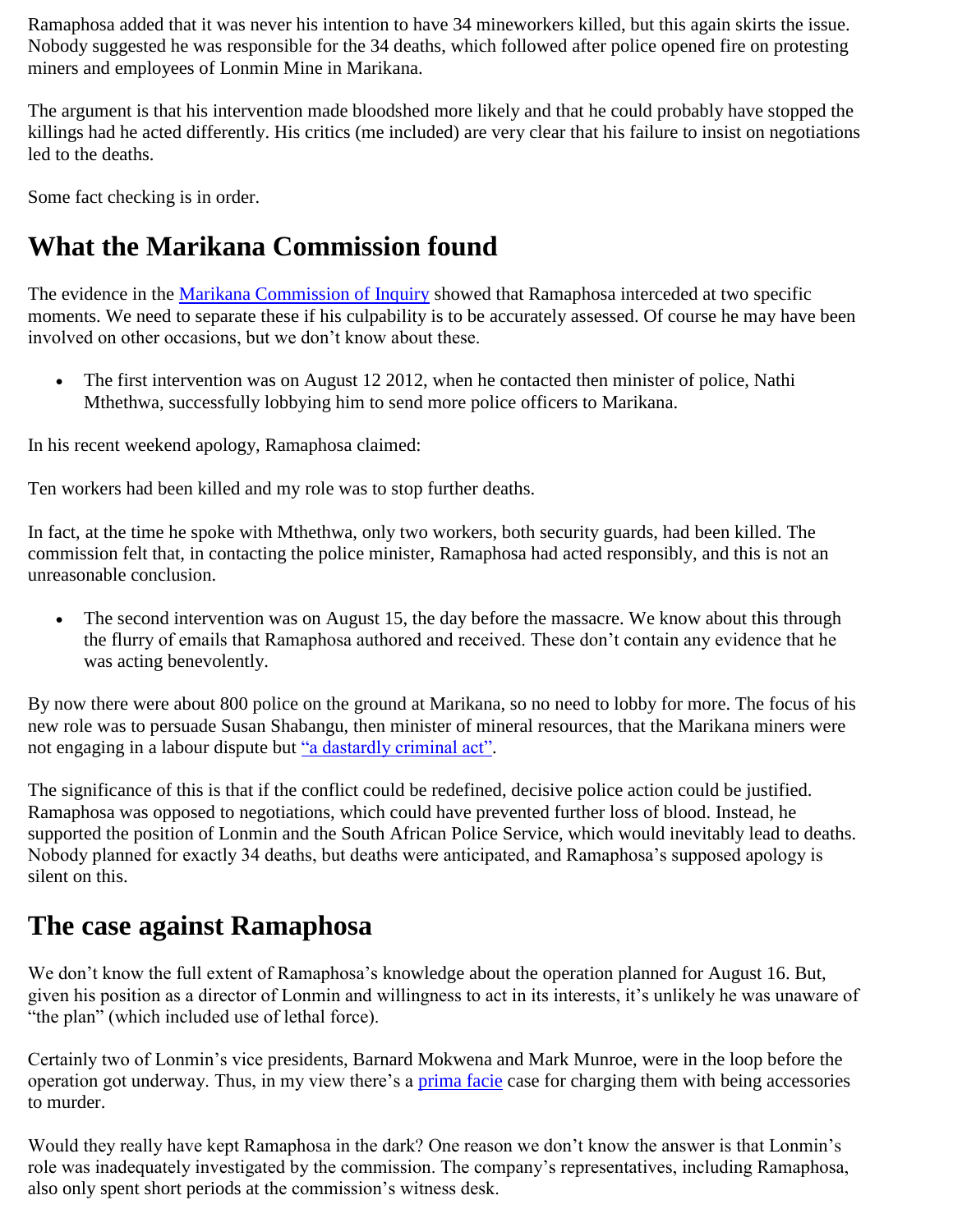

South African Deputy President Cyril Ramaphosa at the Farlam Commission, in 2014. Reuters/Siphiwe Sibeko

In my opinion, there's enough evidence to charge Ramaphosa under the Prevention and Combating of Corrupt [Activities Act,](http://www.gov.za/documents/prevention-and-combating-corrupt-activities-act-0) a possibility flagged at the inquiry by counsel for injured and arrested persons, [Dali Mpofu.](http://www.incwajana.com/dali-mpofu/)

It's possible that because he was pushing for a murder charge against Ramaphosa, Mpofu lacked the time to pursue this lesser crime. In one of his emails, Ramaphosa tells his Lonmin colleagues:

[d]iscussion with Minister Susan Shabangu –- I called her and told her that her silence and inaction about what is happening at Lonmin was bad for her and the government.

Given that, as acknowledged by the commission, Ramaphosa was a senior member of the governing ANC with enough weight to place pressure on the minister of police, the final words in the statement could be considered a threat. Whether or not Shabangu was influenced by Ramaphosa is not critical in terms of the law -– making the threat (just like offering a bribe) is illegal.

Elsewhere, Ramaphosa seeks to convey that he was a friend of the workers. But, as chairperson of Lonmin's transformation committee he was responsible for the company's failure to abide by its commitment to build 5,500 houses for employees, instead completing only three dwellings. Moreover, he benefited materially from the low wages that were the main grievance raised by the striking workers

[Ramaphosa](http://www.sahistory.org.za/people/cyril-matamela-ramaphosa) had been general secretary of the National Union of Mineworkers and, later, as secretary general of the African National Congress he had led his party in talks that brought an end to apartheid. He was a skilled negotiator perfectly positioned to bring a peaceful settlement to the dispute, but instead he aligned himself with Lonmin and the police in their attempt to crush the strike using lethal force.